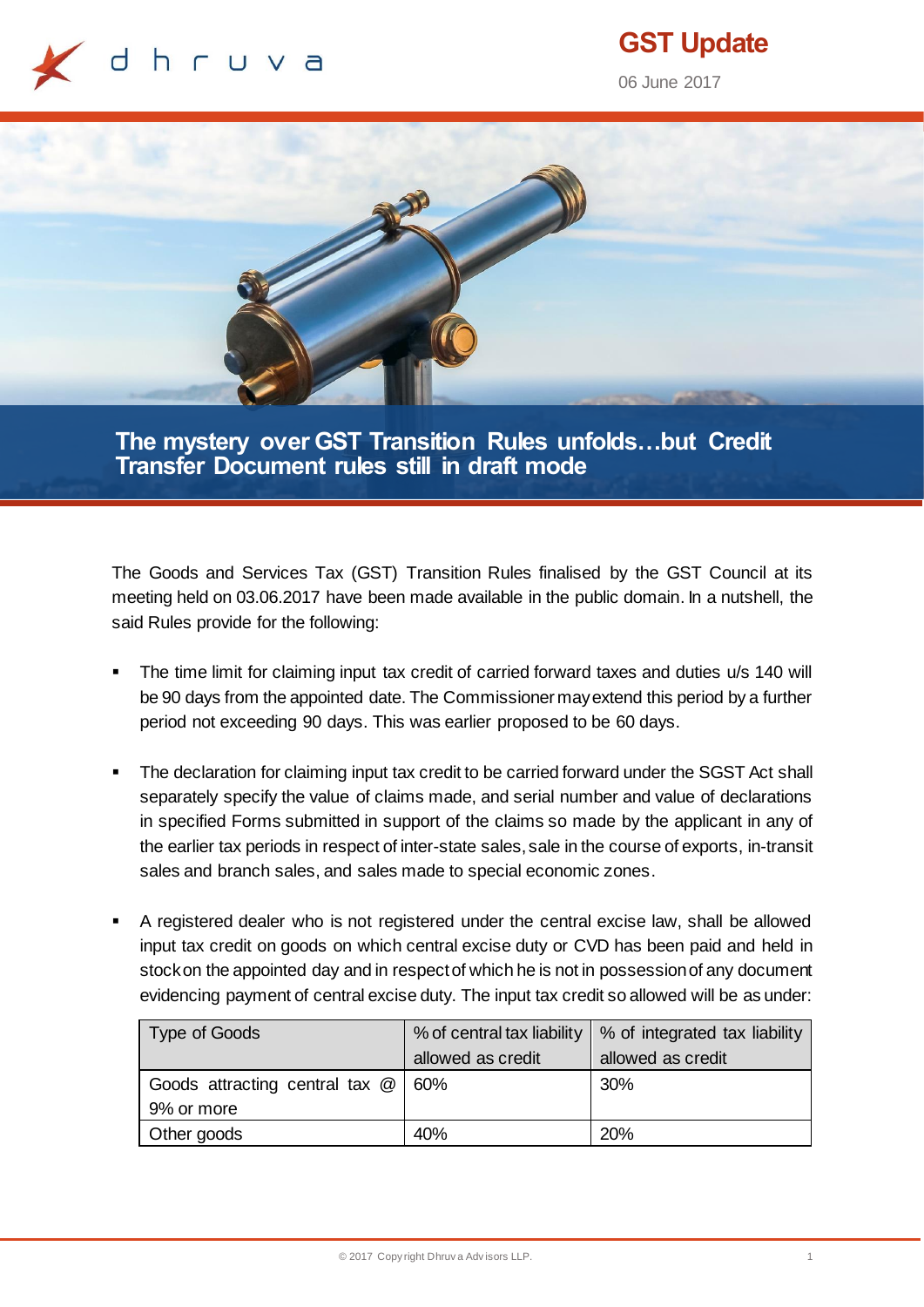

- It is to be noted that the said scheme shall be available subject to the condition that the goods are not unconditionally exempt from the whole of excise duty or were not Nil rated in the First Schedule to Central Excise Tariff Act, 1985 and that the document for procurement of such goods is available with the registered person.
- Pursuant to section 142(11)(c) of the CGST Act, 2017, where tax was paid on any supply both under VAT and service tax, the taxable persons shall be liable to pay GST after the appointed date and be entitled to claim input tax credit of VAT or service tax paid under existing law to the extent of supply made on or after the appointed day on which GST is payable. An enabling rule 2 has now been introduced to prescribe the manner in which such credit shall be taken by filing a declaration within 90 days of appointed date.

Separately, the draft rules for issuance of a Credit Transfer Document ('CTD'), to be incorporated as part of the current CENVAT Credit Rules, 2004, has been issued in public domain. The said Rules provides for issuance of a CTD within 30 days of the appointed date by a **registered manufacturer** for transfer of CENVAT credit paid on goods in possession of a person who is not registered under Central Excise Act, 1944 but is registered under the CGST Act, 2017. The transfer of duty credit shall however be available only where the value of goods is higher than Rs. 25000 per piece and bears the brand name of the manufacturer and are identifiable as a distinct number.

The aforesaid draft Rules do not address / are not clear on the following aspects:

- 1. The CTD provisions do not cover an importer who has a Bill of Entry evidencing payment of duty. E.g. importer / trader of a car where the aforesaid conditions get clearly satisfied. There is no rationale of restricting the CTD to only a manufacturer.
- 2. The Rules provides for transfer of credit to a person who is not registered under the Excise Act. This condition is not clear as there could be situations where a manufacturer / trader who is registered under excise might have purchased some goods which satisfy the other conditions, however, might have not got certain excise invoices when they would have purchased the goods from an intermediary. There could also be a situation where, a registered person might be dealing with goods under two categories (Air conditioner & TV) and passing credit to its customer only for one category (e.g. Air conditioner). With the aforesaid language, he may not be allowed to receive a CTD for the other category also.
- 3. Condition (vii) stipulates that CTD shall not be issued in favour of a dealer to whom invoice was issued for the same goods before the appointed date. It appears that the invoice means an excise invoice, however, has been missed out while drafting.
- 4. The requirement of maintaining invoices of all intermediaries is very onerous and it is not clear as to how this will be commercially dealt with, as this would disclose the entire pricing/ profit margin to the retailer.